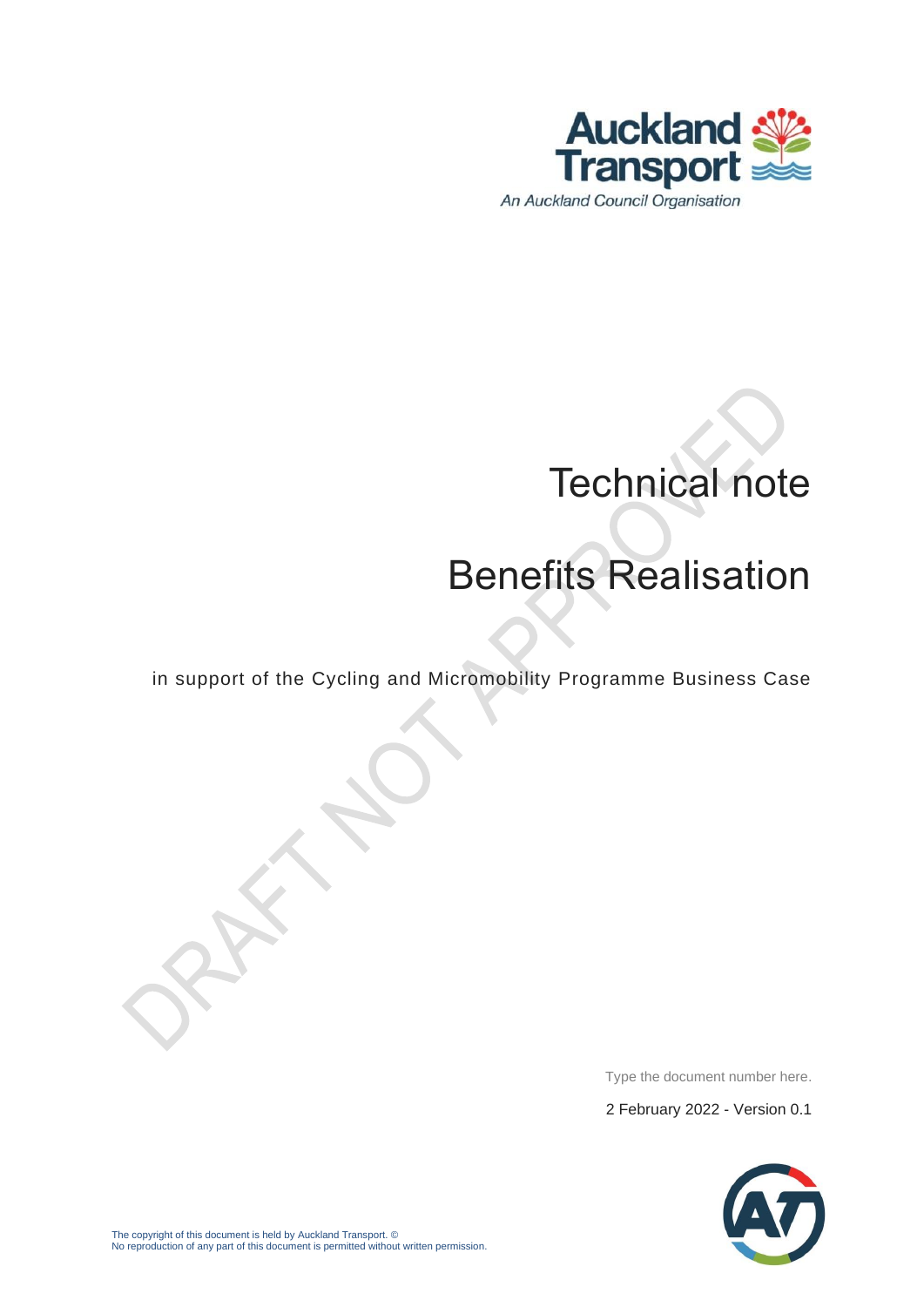

#### **Contents**

DOCUMENT No. PREPARED BY **DATED** 21 September 20212

DOCUMENT NAME Benefits Realisation Technical Note[Project Name] VERSION VERSION Version 0.1

FILE NAME/LOC https://aucklandtransport.sharepoint.com/sites/campbc2021/shared documents/cam pbc - working drafts/2 appendices/appendix j - benefits realisation technical note.docx

FILE REF  $\Big|$  30.0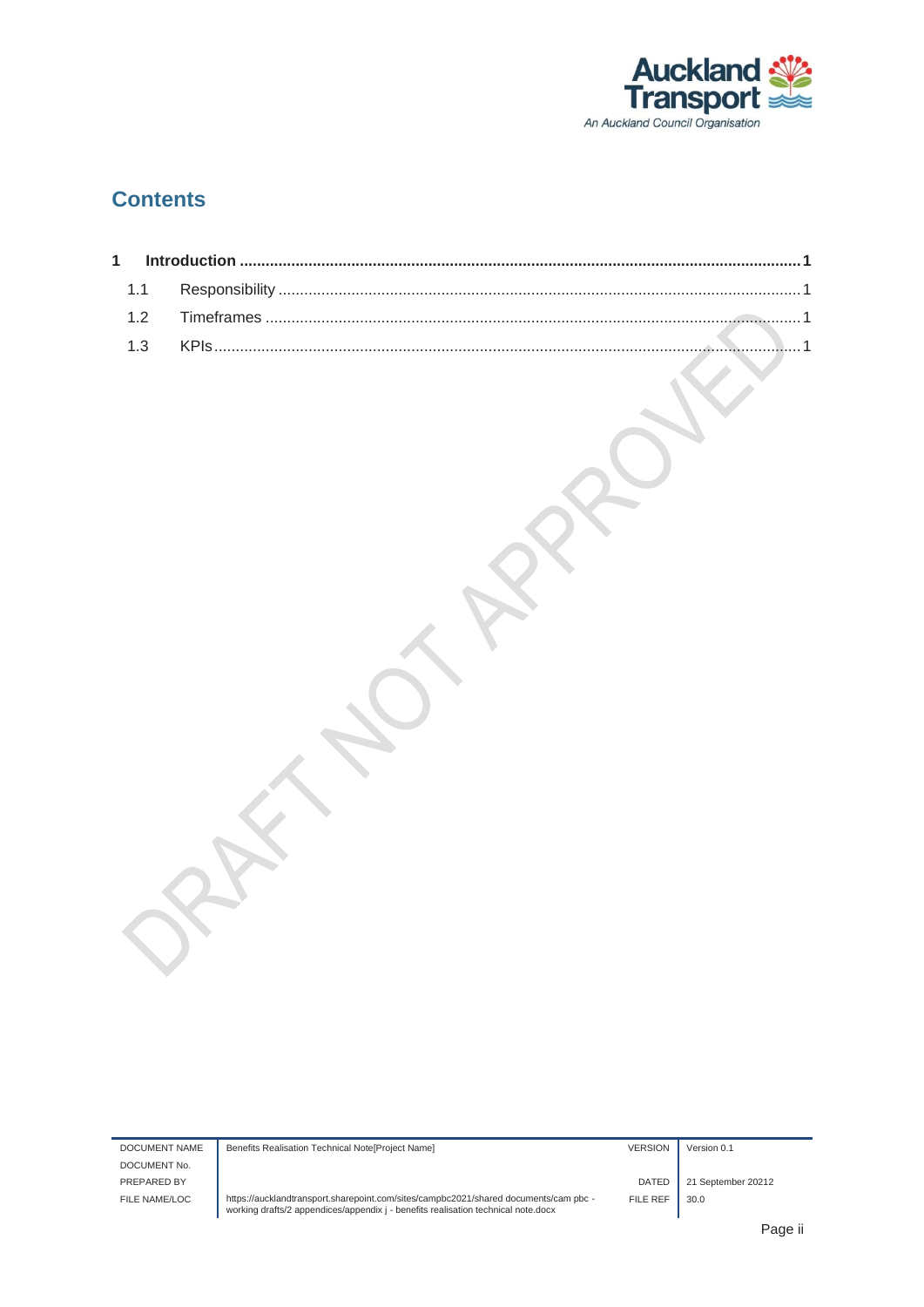### <span id="page-2-0"></span>**1 Introduction**

The document presents the Benefits Realisation Plan for the Auckland cycling and micromobility programme business case (CAM-PBC). It sets out the benefits targeted in the CAM-PBC and how those benefits will be monitored and tracked over the 10-year period (2021-2031).

### <span id="page-2-1"></span>**1.1 Responsibility**

Auckland Transport's Grow Active Modes Investment Portfolio Steering Grow (IPSG) is accountable for the benefits realisation. Auckland Transport's Active Modes Planning team in the Planning and Investment division are responsible for monitoring the benefits but may delegate the tasks of measuring and assessing benefits realisation to Project teams or the Programme Manager.

Monitoring mechanisms and responsibilities will be confirmed in the Active Modes Monitoring Framework that is currently under development and is due to be completed in 2022.

Most of the CAM-PBC key performance indicators (KPIs) will be forecast at a project level (i.e. SSBC or SSBC lite level) including measuring or calculating baselines for each KPI. The KPI data will be amalgamated at a programme level to evaluate programme level success.

Where an investigation stage business case is not required, the CAM Programme Control group may delegate the task of measuring and assessing the benefits to the CAM Programme Manager.

#### <span id="page-2-2"></span>**1.2 Timeframes**

KPIs will be monitored annually but key milestones for benefits realisation are:

- 1-3 years post implementation of each project. This is to check each project has achieved project level success and if not provides an opportunity to gain lessons learnt and:
	- implement further customer growth initiatives to support benefits realisation and/or
	- o evaluate prioritisation of connections based on project level lessons.
- Year 3 at programme level (i.e. RLTP financial year 2024/2025) during CAM-PBC review, with only those projects that are at least 1 year post implementation being included in the evaluation<sup>1</sup>. This provides an opportunity to refresh the programme based on lessons learnt and changes in the strategic context.
- Year 10 at programme level (i.e. RLTP financial year 2031/2032)

#### <span id="page-2-3"></span>**1.3 KPIs**

The following table summarises the KPIs to be monitored for benefits realisation. The Active Modes Monitoring Framework will confirm the monitoring mechanisms, frequency and responsibilities.

<sup>&</sup>lt;sup>1</sup> The first-year post implementation is ignored. Monitoring during this time is unlikely to reflect the longer-term implications and benefits realisation.

| DOCUMENT NAME | <b>Benefits Realisation Technical Note</b>                                                                                                                                | <b>VERSION</b> | Version 0.1        |
|---------------|---------------------------------------------------------------------------------------------------------------------------------------------------------------------------|----------------|--------------------|
| DOCUMENT No.  |                                                                                                                                                                           |                |                    |
| PREPARED BY   |                                                                                                                                                                           | <b>DATED</b>   | 21 September 20212 |
| FILE NAME/LOC | https://aucklandtransport.sharepoint.com/sites/campbc2021/shared documents/cam pbc -<br>working drafts/2 appendices/appendix j - benefits realisation technical note.docx | FILE REF       | 30.0               |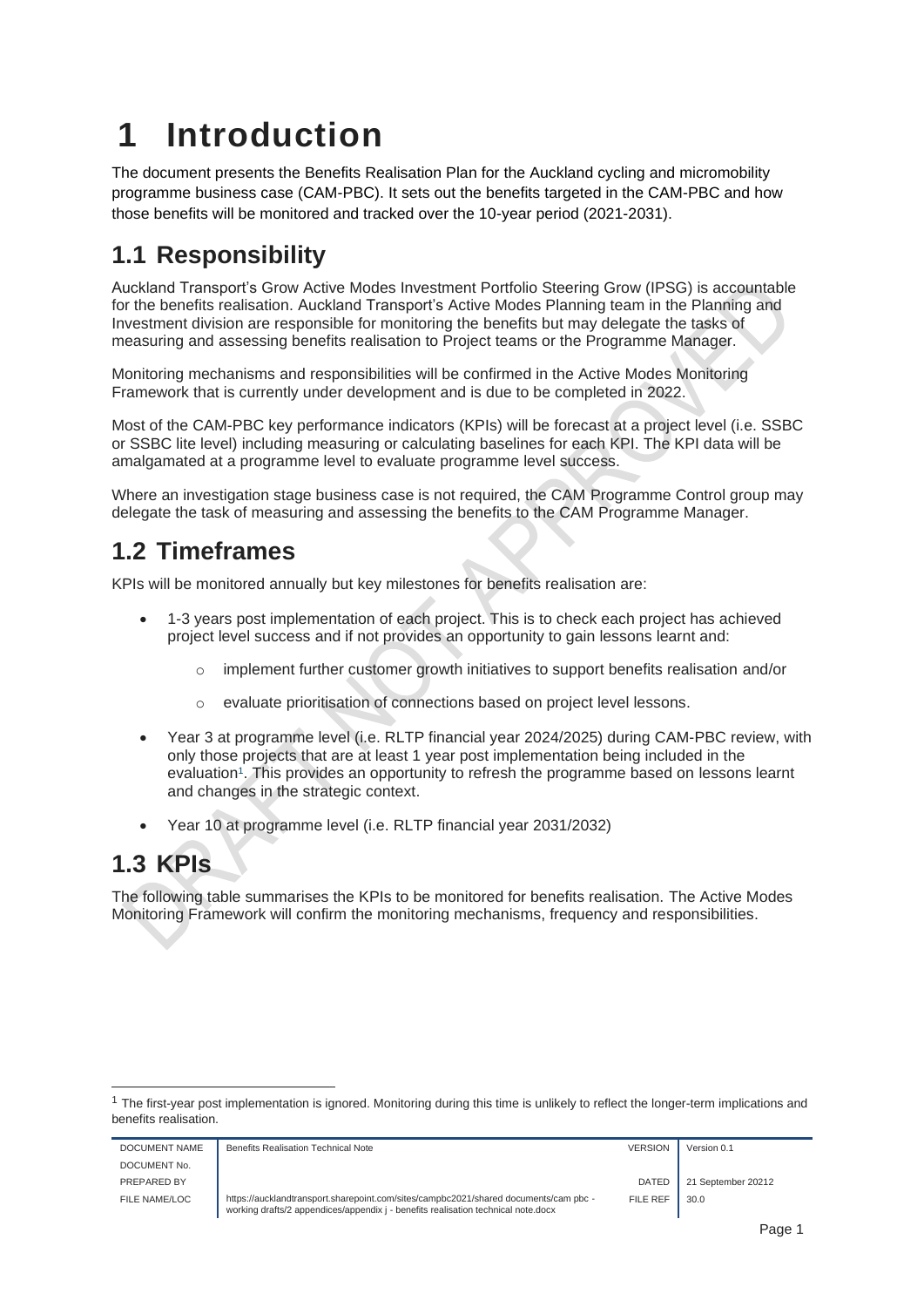#### *Table 1-1 Performance measures for \$1 billion investment*

| <b>Objective</b>                                                                                                                  | <b>Measured at</b><br>programme or<br>project level   | <b>Ongoing Monitoring by AT in</b><br>project specific areas of<br><b>investment</b>                                    | <b>Baseline</b>                                                                                                              | <b>End of 10-year programme</b>                                                                                                     |  |
|-----------------------------------------------------------------------------------------------------------------------------------|-------------------------------------------------------|-------------------------------------------------------------------------------------------------------------------------|------------------------------------------------------------------------------------------------------------------------------|-------------------------------------------------------------------------------------------------------------------------------------|--|
| Contribute to the reduction of<br>deaths and serious injuries<br>involving people using bikes and<br>micromobility by 40% by 2031 | Project level only,<br>compiled at<br>programme level | Annual cycling and micromobility<br>DSI's per km travelled (to monitor<br>improved personal risk) <sup>2</sup>          | Baseline from project level<br>analysis using CAS                                                                            | No increase in cycling and<br>micromobility DSI's per cycle-km                                                                      |  |
| Increase cycle and micromobility<br>mode share by distance from<br>0.4% to 1.9%, contributing to the                              | Programme level                                       | Cycle and micromobility mode share<br>by distance                                                                       | 0.4% mode share by distance<br>existing increasing to 1.0%<br>with RLTP3                                                     | 4-5 times the existing mode share by<br>distance compared to baseline<br>(household travel survey)                                  |  |
| regional mode share by distance<br>aspiration of 7% by 2030                                                                       | Project level,<br>compiled at<br>programme level      | Perceptions of safety and ease of<br>cycling                                                                            | Baseline from project level<br>survey prior to implementation.<br>50% of Aucklanders don't feel<br>safe cycling <sup>4</sup> | Improvement from baseline                                                                                                           |  |
| Increase the proportion of the<br>population that can access key<br>social opportunities within 15<br>minutes by safe cycling or  | Programme level                                       | Proportion of population living within<br>15 minutes of a key social<br>destination by safe cycling or<br>micromobility | 12% of Aucklanders (from<br>ACM) existing increasing to<br>24% with RLTP <sup>5</sup>                                        | 40% of population living within 15<br>minutes by safe cycling of employment<br>zones with over 1,000 jobs compared<br>with baseline |  |
| micromobility to 40% by 2031                                                                                                      | Project level,<br>compiled at<br>programme level      | Tonnes of CO <sub>2</sub> equivalent emissions                                                                          | Calculated from cycle trips<br>below                                                                                         | Monitored using cycle trips (to calculate<br>vehicle kilometres travelled reduction<br>and therefore emissions)                     |  |
|                                                                                                                                   | Project level,<br>compiled at<br>programme level      | Physical health benefits from an<br>increased rate of cycling and<br>micromobility activity                             | Baseline from project level<br>counts of cycle and<br>micromobility trips prior to                                           | Ten times more cycle and micromobility<br>trips than baseline                                                                       |  |

 $^2$  It is recognised that significant increase in cycle trips may result in collective risk not improving but personal risk should improve based on Vision Zero safe facilities being provided

<sup>3</sup> 0.4% existing with 0.6% from RLTP excluding CAM-PBC

<sup>4</sup> '50% of Aucklander's don't feel safe cycling because of how people drive' Source: TRA 2020 'Measuring and growing Active Modes of transport in Auckland 2020 - A year in review'

<sup>5</sup> 12% for existing and 24% including RLTP excluding CAM-PBC

| DOCUMENT NAME | <b>Benefits Realisation Technical Note</b>                                                                                                                                | <b>VERSION</b> | Version 0.1        |
|---------------|---------------------------------------------------------------------------------------------------------------------------------------------------------------------------|----------------|--------------------|
| DOCUMENT No.  |                                                                                                                                                                           |                |                    |
| PREPARED BY   |                                                                                                                                                                           | <b>DATED</b>   | 21 September 20212 |
| FILE NAME/LOC | https://aucklandtransport.sharepoint.com/sites/campbc2021/shared documents/cam pbc -<br>working drafts/2 appendices/appendix j - benefits realisation technical note.docx | FILE REF       | 30.0               |

 $\sim$